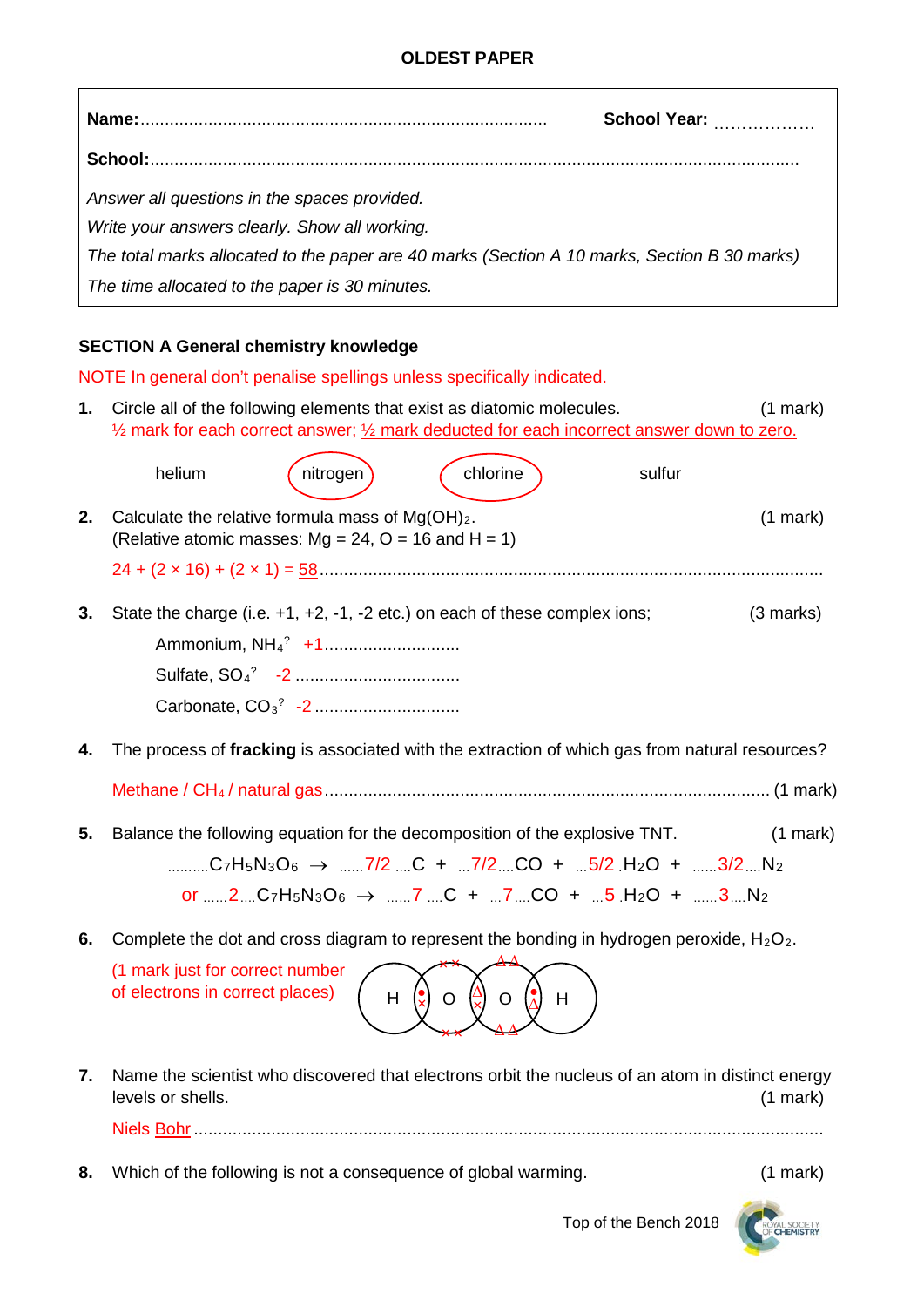

## **Total: 10 marks**

## **SECTION B Questions linked to this year's theme of Materials**

**9.** This question is about metals, their properties and uses.



The diagram below shows the bonding in a metal.

(a) State one property of a metal.

Use an understanding of the bonding in the metal to explain why the metal has this property. (2 marks)

| Property<br>$(1 \text{ mark})$   | High melting point                                                                                             | <b>Conduct electricity</b>                                              | <b>Malleable</b>                             |
|----------------------------------|----------------------------------------------------------------------------------------------------------------|-------------------------------------------------------------------------|----------------------------------------------|
| <b>Explanation</b><br>$(1$ mark) | <b>Strong metallic bonds / strong</b><br>attraction between positive<br>metal centre and negative<br>electrons | <b>Delocalised electrons</b><br>are free to move to<br>carry the charge | Layers of atoms can<br>slide over each other |

(b) Metals are held together by metallic bonds. This is the electrostatic attraction between the positive metal centre and the negative delocalised electrons.

Predict which of the two metals lithium and sodium will have the higher melting point.

Explain your answer. (3 marks)

*Metal with higher melting point Lithium (1 mark) ...............................................................*

*Explanation Lithium atom is smaller / smaller atomic radius (1 mark)................................*

*Therefore there is a stronger attraction between the +ive metal centre and –ive electron. (1 mark) ............................................................................................................................*



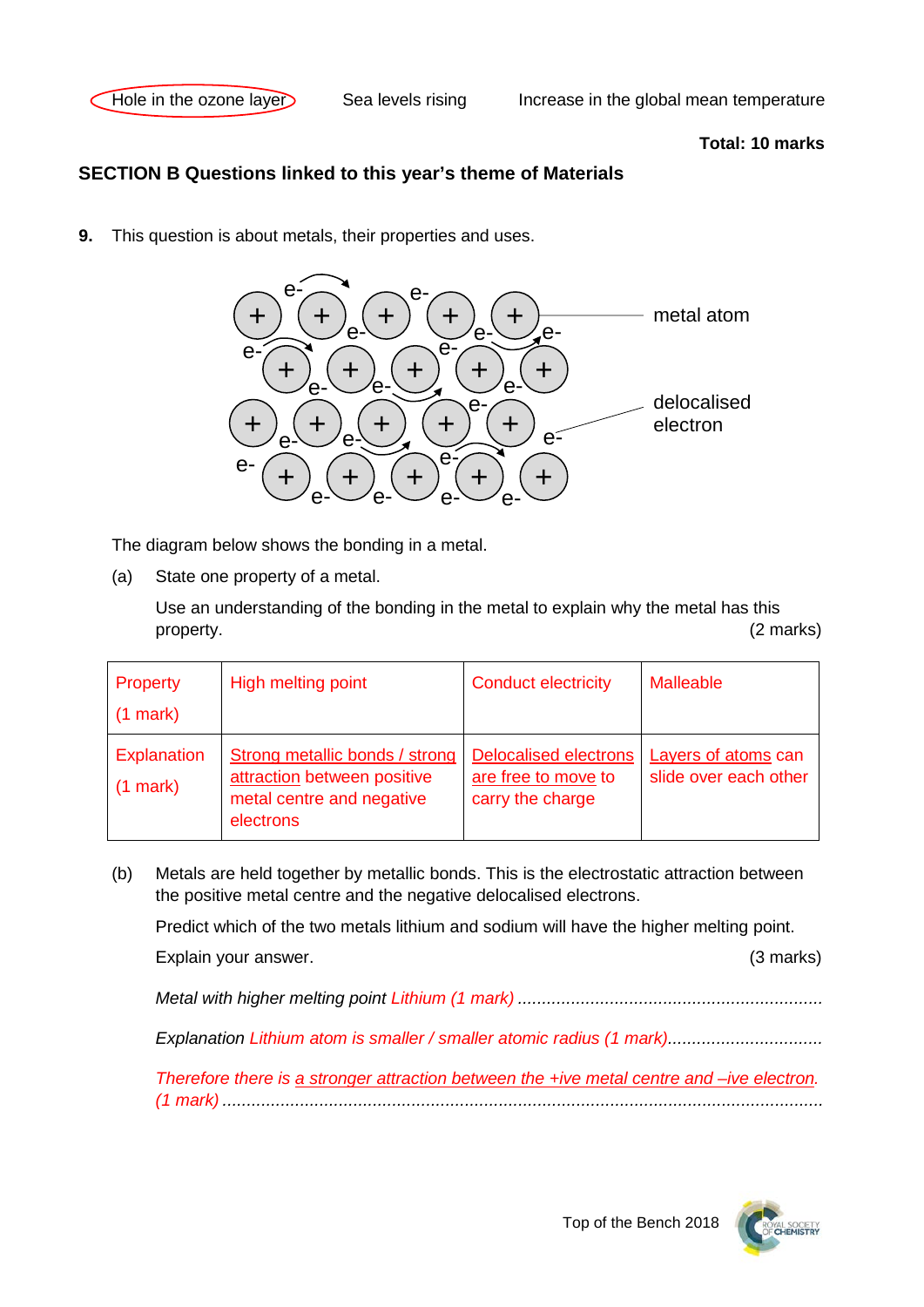(c) The table below provides some information about the materials used to make the Olympic medals for the recent 2018 Winter Olympics in PyeongChang.



© By Vytautas Kielaitis / Shutterstock

| <b>Medal</b>  | <b>Composition</b>                                               | Overall mass in g |
|---------------|------------------------------------------------------------------|-------------------|
| Gold          | A silver medal with a purity of 99.9%<br>plated with 6 g of gold | 586               |
| Silver        | Solid silver medal with a purity of 99.9%                        | 580               |
| <b>Bronze</b> | An alloy made of 90% copper and 10%<br>zinc by mass              | 493               |

|      | What is the mass of copper in a bronze medal?                                                       | $(1$ mark)    |
|------|-----------------------------------------------------------------------------------------------------|---------------|
|      |                                                                                                     |               |
| ii.  | What is the mass of silver in a gold medal?                                                         | $(1$ mark $)$ |
|      |                                                                                                     |               |
| iii. | If silver sells at £4.52 for 10 g and gold at £342 for 10 g, calculate the cost of a gold<br>medal. | $(3$ marks)   |

Cost of silver = 580 g  $\times$  (£4.52 / 10) = £262.16 (1 mark) (allow ecf from part ii).........

Cost of gold = 6 g × (£342 / 10 ) = £205.20 (1 mark)..................................................

Total =  $\underline{\text{£467.36}}$  or  $\underline{\text{£467}}$  (1 mark; correct answer with no working = 3 marks)............

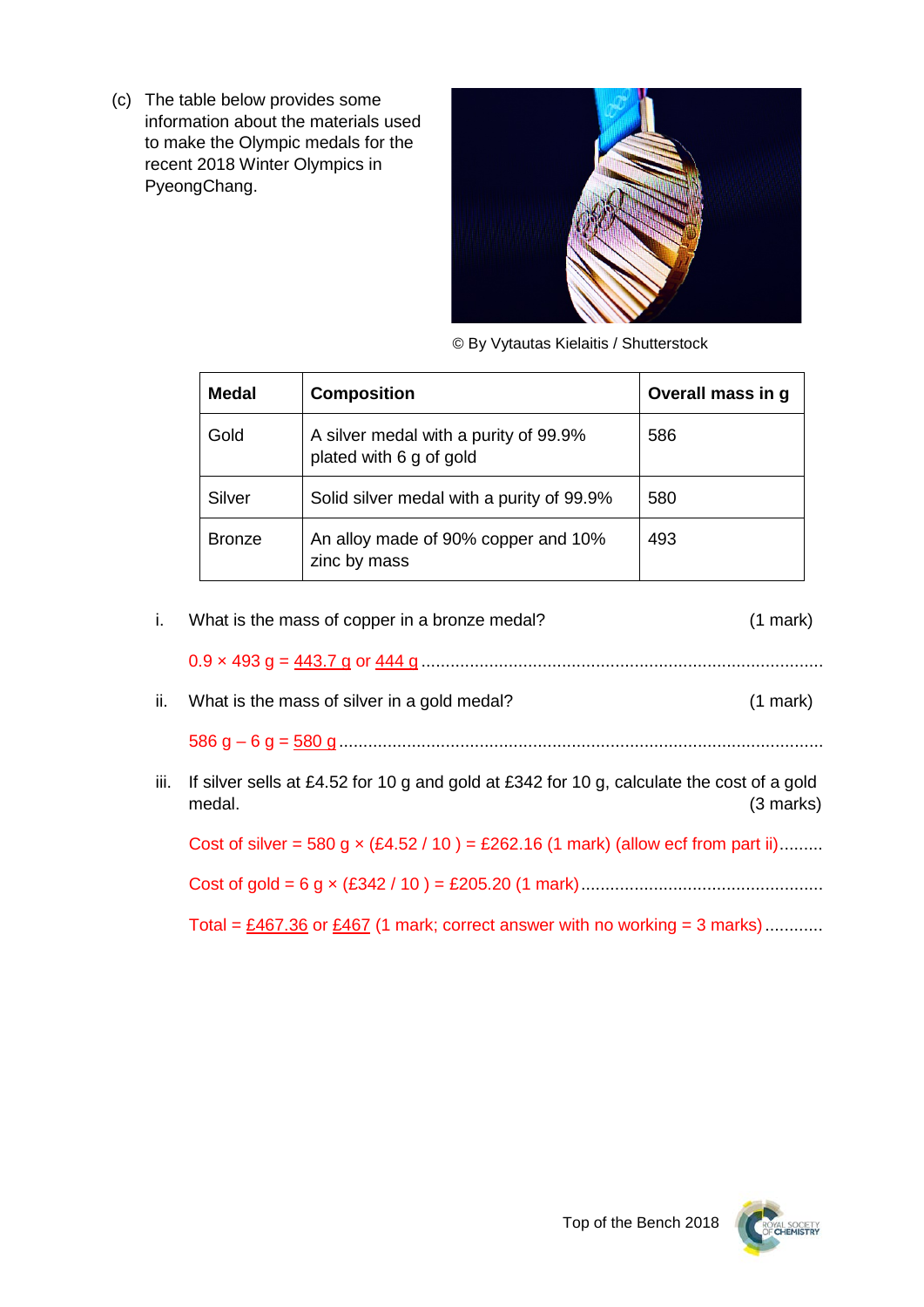**10.** This question is about polymers.

Polymers are very large molecules formed by joining together lots of small molecules called monomers.



One common polymer is polyethene.

This is formed by joining together lots of ethene molecules in a process called addition polymerisation.

The diagram below shows the process.



(a) State the chemical formula for a molecule of **ethene**. (1 mark)

C2H4 .................................................................................................................................

Instead of drawing out the whole polymer, you can draw a small part of it, called the **repeating unit**. The polymer is made up of this unit repeated over and over again.

(b) Which diagram correctly shows the repeating unit of polyethene? (1 mark)







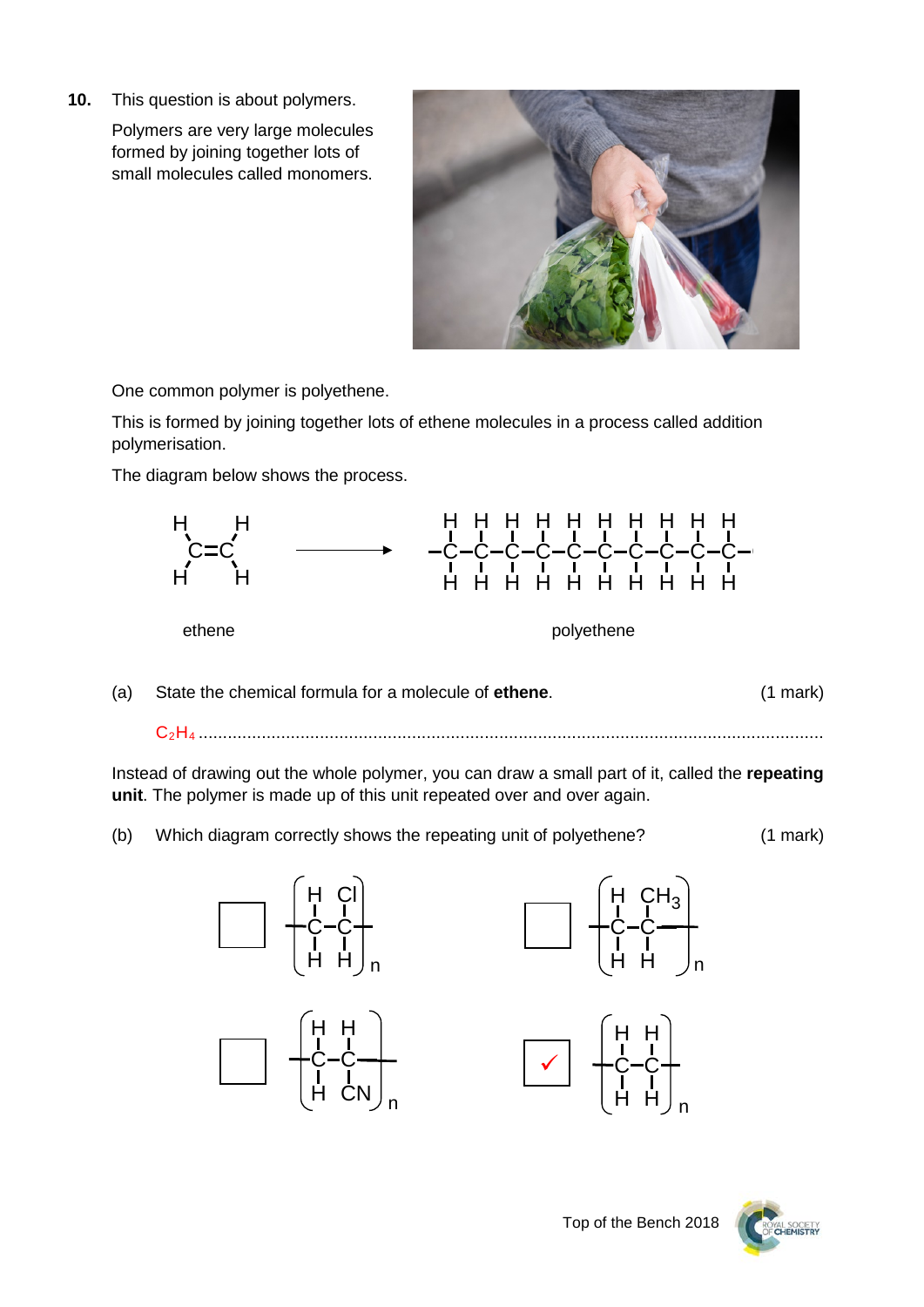Another type of polymer is a **polyester**.

This is formed when a dicarboxylic acid reacts with a diol. The diagram below shows the reaction.



(c) i. Why is this type of polymerisation known as **condensation** polymerisation?

Water or a small molecule is lost or produced in the reaction........................ (1 mark)

ii. Draw the repeating unit of the polyester formed when ethanediol reacts with propanedioic acid.

Use the example above for guidance. (2 marks)





Top of the Bench 2018

1 mark correct ester linkage in middle 1 mark correct remainder NOTE 'O' can be either on left or right hand edge of repeating unit Brackets and '*n*' not required

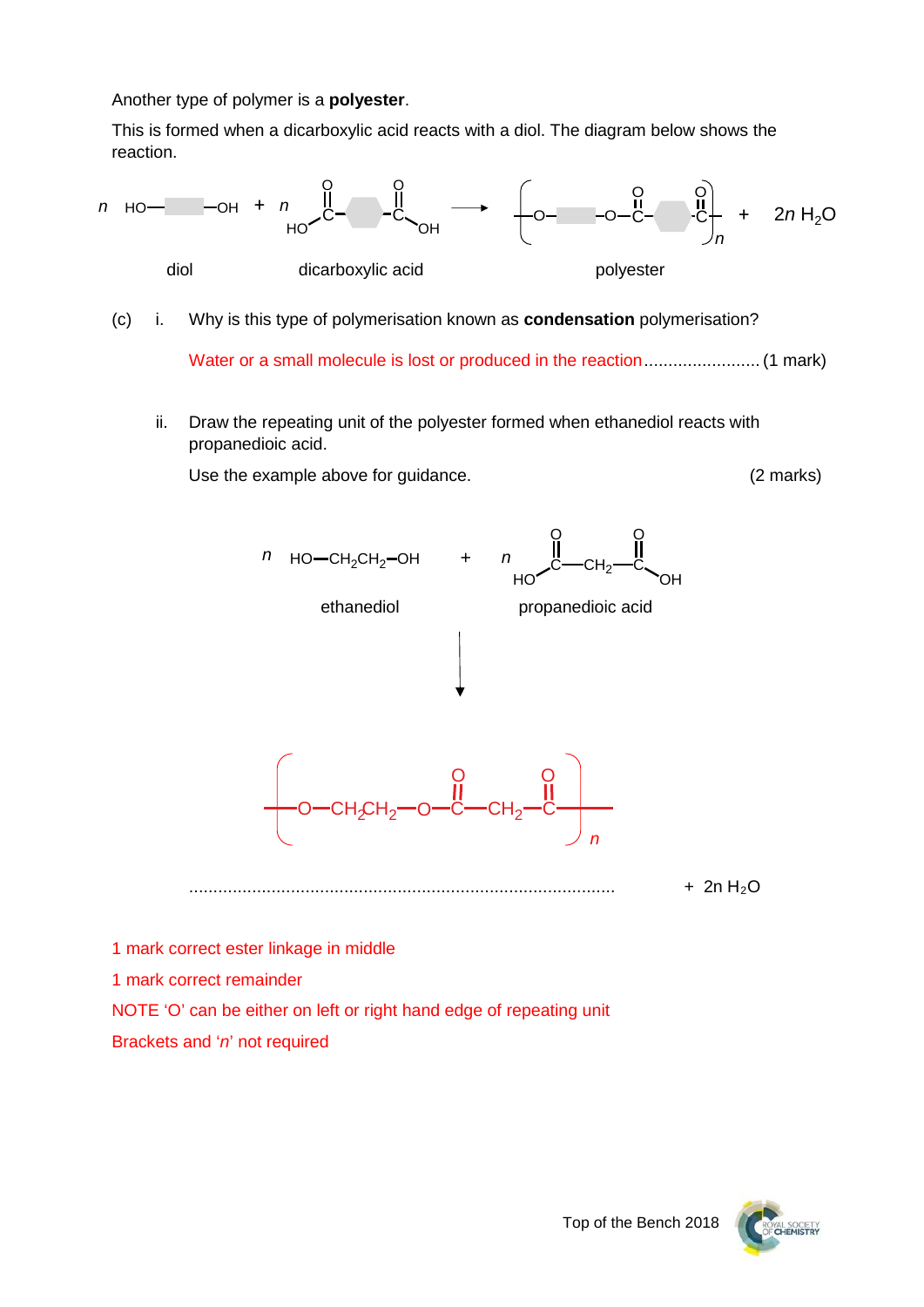(d) Kevlar $\circledR$  is another example of a condensation polymer.

It is extremely strong and is used for protective clothing such as bullet proof vests and cut resistant gloves.

Kevlar<sup>®</sup> is formed from the reaction of a diamine with a diacyl chloride. In this case 2*n* **molecules of HCl are eliminated**.

Draw the repeating unit of Kevlar<sup>®</sup>. (2 marks)



1 mark correct amide link in middle

1 mark correct remainder of structure

NOTE 'NH' can be either in the right or left hand edge of the repeating unit

Brackets and '*n*' not required



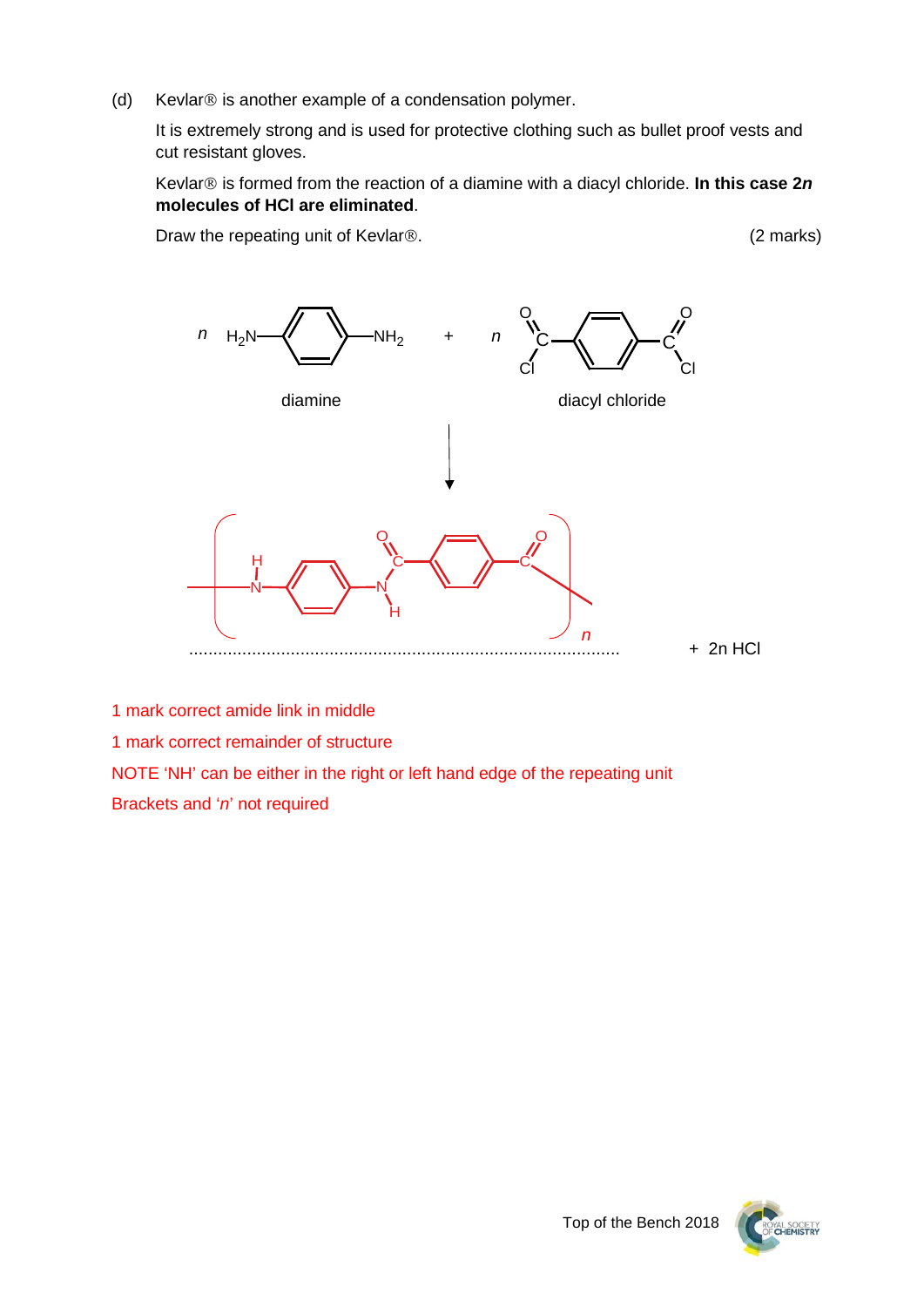**11**. This question is about **allotropes** of carbon.

Allotropes are different forms of the same element.



- (a) The image shows the structure of one allotrope of carbon, **diamond**. Use an understanding of the bonding in diamond to explain why it has a high melting point. (2 marks) Need to break covalent bonds to melt it. (1 mark) ............................................................. This requires a lot of energy / bonds are strong (1 mark) .................................................. or You need to break many strong covalent bonds (2 marks) ...........................................
- (b) Another allotrope of carbon is a **carbon nanotube**.



i. How many other carbon atoms is each carbon atom bonded to. (1 mark) 3 ............................................................................................................................ ii. Predict if carbon nanotubes conduct electricity. Use an understanding of the bonding to explain why / why not. (2 marks) Yes they conduct electricity (1 mark; must be correct to gain explanation mark).... Only 3 electrons per carbon are used in bonding so each carbon atom has 1 free electron to carry the charge (not just it has free electrons) (1 mark) ......

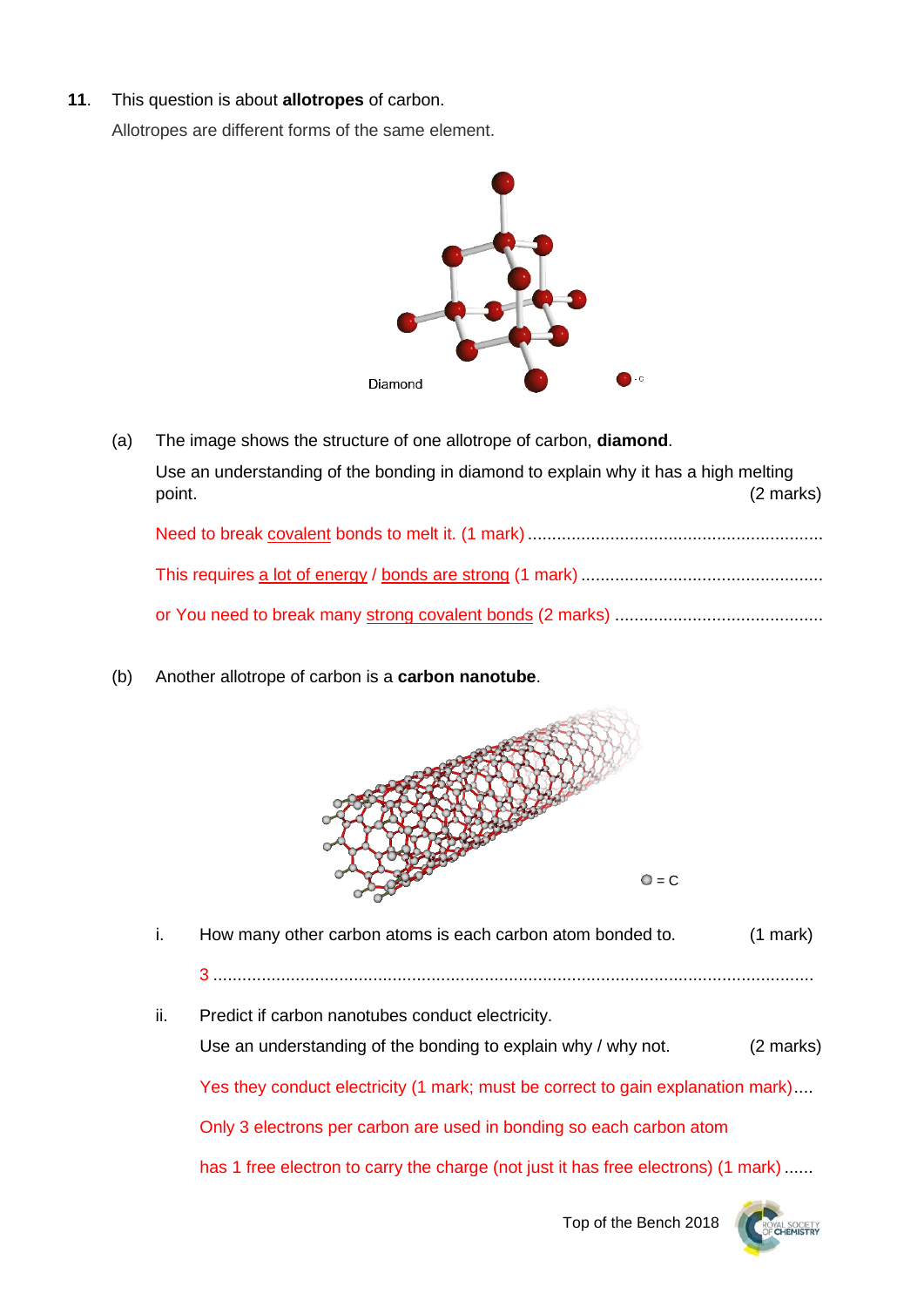(c) In 1985 Sir Harry Kroto and his co-workers discovered that  $C_{60}$  molecules could form spontaneously from a condensing carbon vapour.

> The C60 molecules were named **Buckminster fullerene**.

The image shows a molecule of Buckminster fullerene.

This is often referred to as a bucky ball owing to the molecule having the same symmetry pattern as a football.



i. A bucky ball has a diameter of 1.01 nm. Express this diameter in units of metres using standard form. (1 mark) 1.01 × 10-9 m.......................................................................................................... ii. Bucky balls are often used as a catalysts because they have a large surface area to volume ratio. Calculate the surface area to volume ratio of a bucky ball. (4 marks) The surface area of a sphere =  $4\pi r^2$ The volume of a sphere  $=\frac{4}{3} \pi r^3$  $\pi = 3.14$ Show all working. r = 1.01 nm / 2 = 0.505 nm (1 mark)....................................................................... Surface area = 4 × π × (0.505 nm) <sup>2</sup> = 3.205 nm2 (1 mark)..................................... Volume = 4/3 × π × (0.505 nm) 3 = 0.5395 nm3 (1 mark)......................................... Surface area : volume ratio =  $3.205 : 0.5395 = 5.94 : 1$  or  $1 : 0.168$  (1 mark)...... Working must be shown ........................................................................................ *or if calculations completed in units of m................................................................* r = 1.01 × 10-9 m / 2 = 5.05 × 10-10 m (1 mark) ....................................................... Surface area =  $4 \times \pi \times (5.05 \times 10^{-10} \text{ m})^2 = 3.205 \times 10^{-18} \text{ m}^2 (1 \text{ mark}) \dots \dots \dots \dots$ Volume = 4/3  $\times$   $\pi$   $\times$  (5.05  $\times$  10<sup>-10</sup> m)<sup>3</sup> = 5.395  $\times$  10<sup>-28</sup> m<sup>3</sup> (1 mark) ........................... Surface area : volume ratio =  $3.205 \times 10^{-18}$ :  $5.395 \times 10^{-28}$ = 5.94 × 109 : 1 or 1 : 1.68 × 10-10 (1 mark) ...........................................................

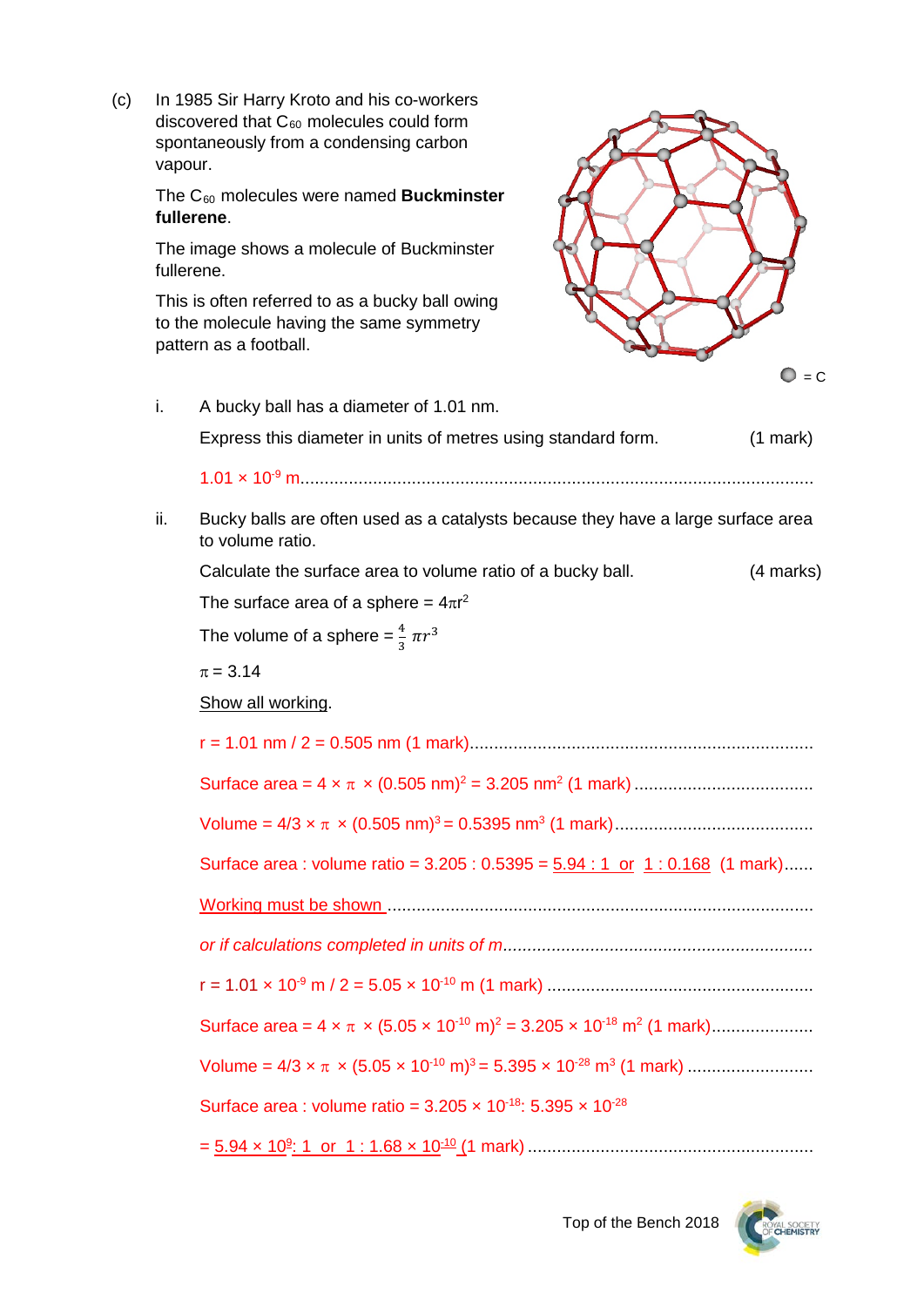(d) Scientists at the University of Manchester received the Nobel Prize for Physics in 2010 for experiments they had carried out on a third allotrope of carbon, **graphene**.

Graphene is a single layer of carbon atoms joined together in hexagons.



If the C-C bond length in graphene is 0.142 nm, calculate the distance across a single hexagon, labelled distance **AB** on the image. (3 marks)

There are a number of ways to complete this calculation;